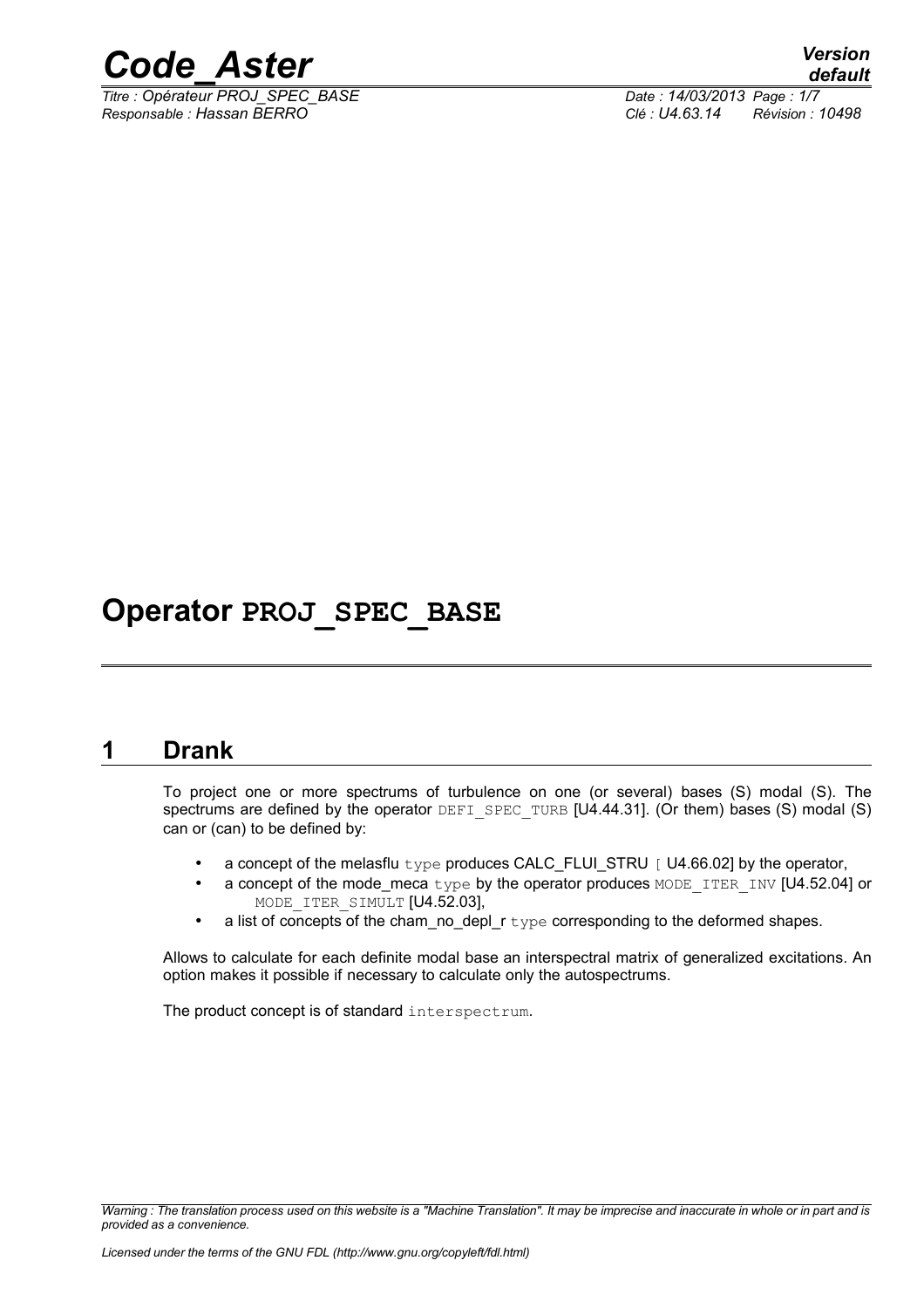*Titre : Opérateur PROJ\_SPEC\_BASE Date : 14/03/2013 Page : 2/7 Responsable : Hassan BERRO Clé : U4.63.14 Révision : 10498*

# *default*

### **2 Syntax**

| tinsp [interspectrum] = PROJ SPEC BASE                                                           |                                                                                                    |                                                                                    |
|--------------------------------------------------------------------------------------------------|----------------------------------------------------------------------------------------------------|------------------------------------------------------------------------------------|
| $\overline{ }$<br>◆SPEC TURB=1 spec                                                              | $\mathbf{r}$                                                                                       | [1 spectre]                                                                        |
| ◆/BASE ELAS FLUI=baseflui<br><b>OPRECISION=/</b><br>/MODE MECA<br>/CHAM NO<br>[1 cham no DEPL R] | $\mathbf{r}$<br>◆VITE FLUI=vitefl<br>$1.E-3$<br>/prec<br>$=$ basemeca<br>$=1$ cham<br>$\mathbf{r}$ | [melasflu]<br>[R]<br>[DEFAULT]<br>$\lceil R \rceil$<br>[mode meca]<br>$\mathbf{r}$ |
| ♦                                                                                                | MODELE INTERFACE=modele<br>$\pmb{r}$                                                               | [model]                                                                            |
| /GROUP MA<br>٠<br>/MAILLE<br>/TOUT                                                               | $=$ grma ,<br>$=$ ma<br>' $OUT'$ ,                                                                 | [gr maille]<br>[mesh]                                                              |
| $\Diamond$ VECT X=1 cmpx<br>$\Diamond$ VECT Y=1 cmpy<br>♦<br>ORIG AXE=1 coor                     | $\mathbf{r}$                                                                                       | [1 R]<br>$[1_R]$<br>[1 R]                                                          |
| FREQ INIT=fi<br>◆FREQ FIN=ff<br>NB POIN=np                                                       | $\mathbf{r}$<br>$\pmb{r}$<br>$\pmb{r}$                                                             | [R]<br>[R]<br>$[1]$                                                                |
| $\Diamond \text{TOUT} \text{CMP} = /$                                                            | "YES"<br>"NON",                                                                                    | [DEFAULT]                                                                          |
| $\Diamond$ OPTION=/                                                                              | "TOUT"<br>"DIAG",                                                                                  | [DEFAULT]                                                                          |
| <b>◊TITER=titer</b>                                                                              | $\mathbf{r}$                                                                                       | [TXM]                                                                              |

**)**

*Warning : The translation process used on this website is a "Machine Translation". It may be imprecise and inaccurate in whole or in part and is provided as a convenience.*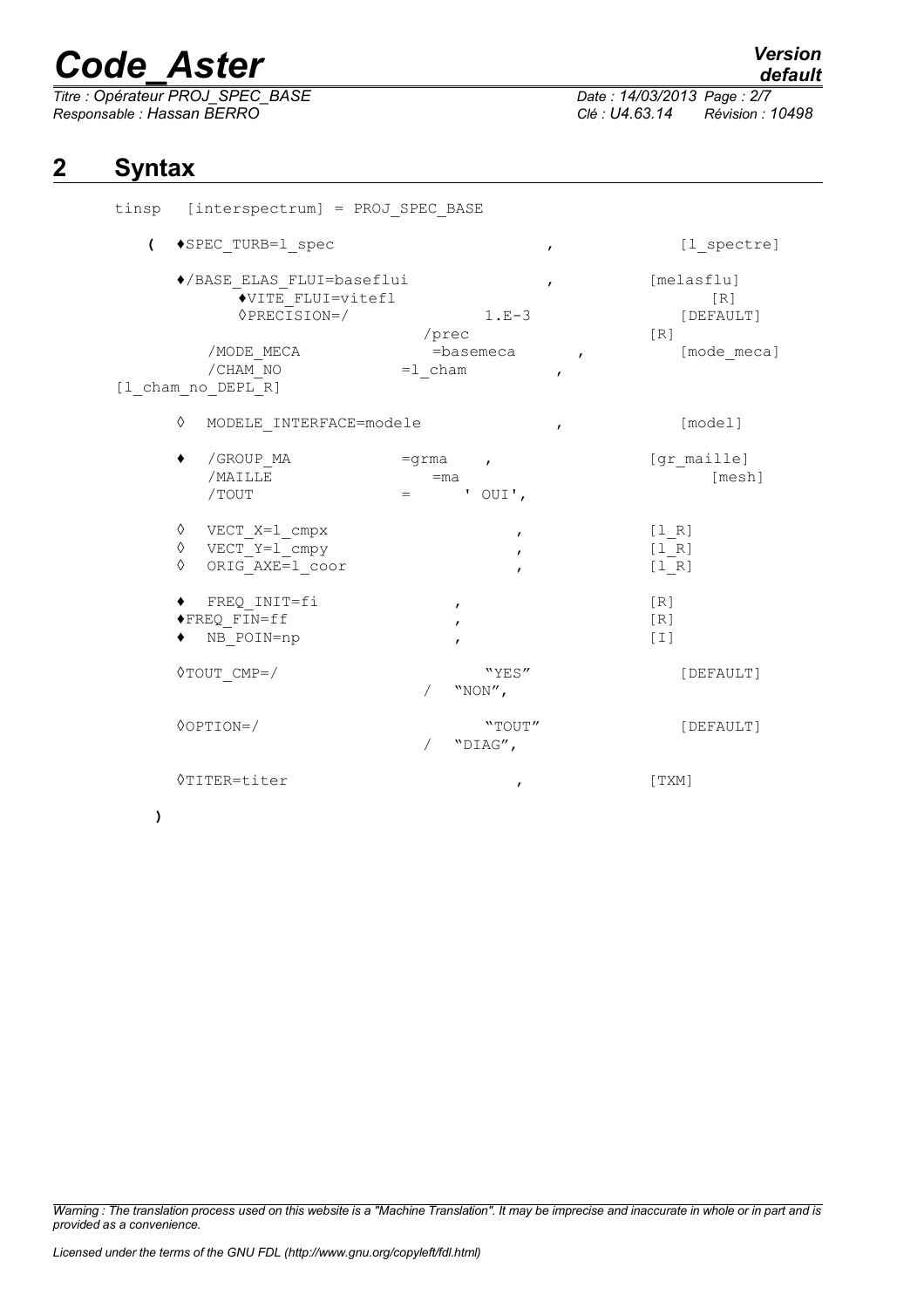*Titre : Opérateur PROJ\_SPEC\_BASE Date : 14/03/2013 Page : 3/7 Responsable : Hassan BERRO Clé : U4.63.14 Révision : 10498*

## **3 Operands**

### **3.1 Operand SPEC\_TURB**

 $\triangle$ SPEC TURB = l spec

List of concepts of type spectrum produced by the operator DEFI SPEC TURB [U4.44.31] defining several excitation spectrums turbulent.

#### **Note:**

- 1) *Operand SPEC\_TURB allows the taking into account of several excitation spectrums turbulent. The interspectrums of generalized excitations are calculated for each provided physical spectrum then are added.*
- 2) *The spectrums of turbulence of type "correlation length" apply only to the tubes of steam generators. It is possible simultaneously to project several spectrums of turbulence of type "correlation length", but the excitation zones of each spectrum must be strictly disjoined from/ to each other. The zones to which these excitations apply are defined for each spectrum, with command DEFI\_SPEC\_TURB [U4.44.31].*
- *3) The spectrums of turbulence of type "correlation length" cannot be combined with spectrums of another type.*
- *4) In the case of a spectrum of the type SPEC\_CORR\_CONV\_3, double projection is very consuming resources, because it is necessary to buckle on the directions, meshes, their points of gauss and the modes (double loop), and each time to evaluate the analytical function having defined the spectrum. One advises to use this kind of spectrum on the reduced meshes (less than 1000 degrees of freedom), while starting with a small number of points of frequential discretization to evaluate the computing time.*

### **3.2 Operand BASE\_ELAS\_FLUI**

operand BASE\_ELAS\_FLUI is employed when one wishes to carry out the projection of a spectrum defined by one of the key words SPEC LONG COR n factors, SPEC FONC FORME or SPEC EXCI POINT of operator DEFI SPEC TURB [U4.44.31]. In this case, one must inform the velocity of the fluid vitefl.

♦/BASE\_ELAS\_FLUI = baseflui

Concept of the type melasflu produces by the operator CALC FLUI STRU [U4.66.02], which defines one or a set of modal bases on which or (which) the spectrums are projected, as well as the discretization of velocity.

The operator calculates a matrix of interspectrums of generalized excitations  $S^k_{\hat{f}i\hat{f}}(\omega)$ corresponding at the speed of the fluid vitefl which one must inform.

The concept melasflu provides moreover the name of the concept type flui stru produces at the beginning of study by the command DEFI\_FLUI\_STRU  $[U4.25.01]$ . The concept type flui stru contains all information characteristic of the studied configuration: one finds there inter alia the data necessary to the dimensionnalisation of the projected excitation.

### **3.3 Key word VITE\_FLUI**

operand VITE\_FLUI must be indicated if one uses a base of the melasflu type.

VITE FLUI = vitefl

Rate of flow of the fluid for the computation of response.

### **3.4 Key word accuracy**

*Warning : The translation process used on this website is a "Machine Translation". It may be imprecise and inaccurate in whole or in part and is provided as a convenience.*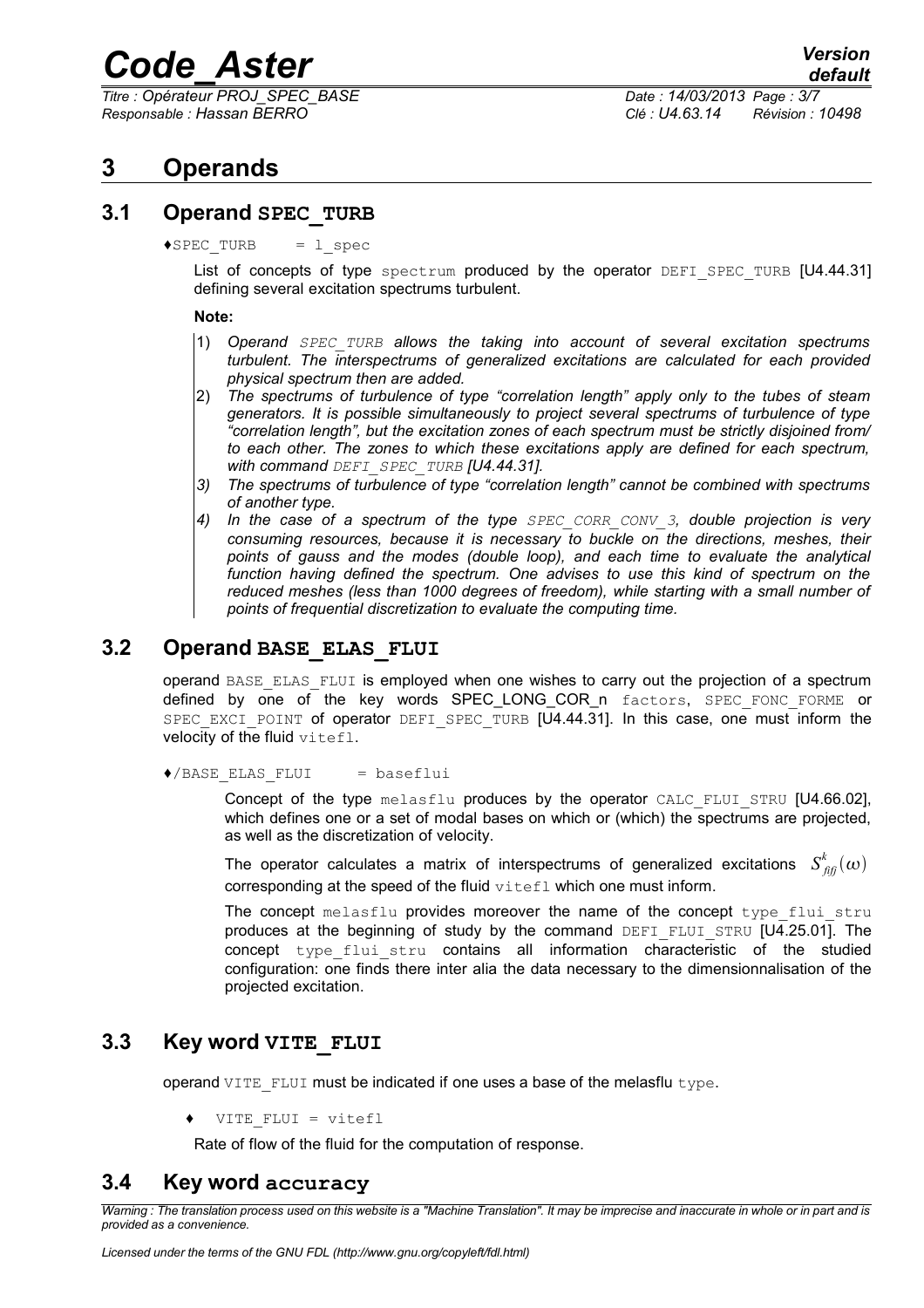*Titre : Opérateur PROJ\_SPEC\_BASE Date : 14/03/2013 Page : 4/7 Responsable : Hassan BERRO Clé : U4.63.14 Révision : 10498*

◊ accuracy = prec

Accuracy on the rate of flow of the fluid (by default 1 E-3).

### **3.5 Operands MODE\_MECA or CHAM\_NO**

operands MODE\_MECA or CHAM\_NO are employed when one wishes to carry out the projection of a spectrum of pressure defined by one of the key words SPEC\_CORR\_CONV\_n factors of operator DEFI\_SPEC\_TURB [U4.44.31].

#### $/MODE$  MECA = basemeca

Concept of the mode meca type by the operator produces MODE\_ITER\_INV [U4.52.04] or MODE ITER SIMULT [U4.52.03], which defines modal base on which the spectrums are projected. This modal base was possibly calculated by taking account of an effect of added mass fluid, by recourse to operator CALC\_MATR\_AJOU [U4.66.01] or MACRO\_MATR\_AJOU [U4.66.11].

 $/CHAM NO = 1$  cham

List of concepts of the cham no depl  $r$  type, which define the deformed shapes of modal base on which the spectrums are projected.

This way define modal base makes it possible to impose on structure a particular type of motion; a similar approach is adopted in operator CALC\_MATR\_AJOU [U4.66.01], where figure also operand CHAM\_NO.

**Note:**

*The operator determines the matrix of mutual acceptance on the structure connecting the acting spectrum of pressure to the interspectral matrix of generalized excitations:*

$$
S_{\text{iff}}(\omega) = S_p(\omega) \times J_{\text{Aij}}(\omega)
$$

*where*

- $S_p(\omega)$  *is the power spectral density of pressure,*
- $J_{\overline{A}ij}(\omega)$  is the matrix of mutual acceptance,
- $S_{\hat{m}}(\omega)$  is the matrix of the interspectrums of generalized excitations.

#### **Note:**

•*If modal base is defined by a list of the fields in the nodes (key word CHAM NO), it is imperative to inform the model mechanical associated with the elements to which the projection of the spectrum must apply (by the key word MODELE\_INTERFACE ).* •*If a modal base of the mode\_meca type is given and if the structure is modelled in thin shells of type DKT , it is not compulsory to inform key word MODELE\_INTERFACE .*

The theoretical precise details are given in internal report HP-51/97/027/B.

### **3.6 Operand MODELE\_INTERFACE**

operand MODELE INTERFACE is employed when one wishes to carry out the projection of a spectrum of pressure defined by one of the key words SPEC CORR CONV n factors of operator DEFI\_SPEC\_TURB [U4.44.31].

**OMODELE INTERFACE** = model

Concept of the model  $type$  produces AFFE\_MODELE  $\lceil$  U4.41.01] by the operator, defining:

*Warning : The translation process used on this website is a "Machine Translation". It may be imprecise and inaccurate in whole or in part and is provided as a convenience.*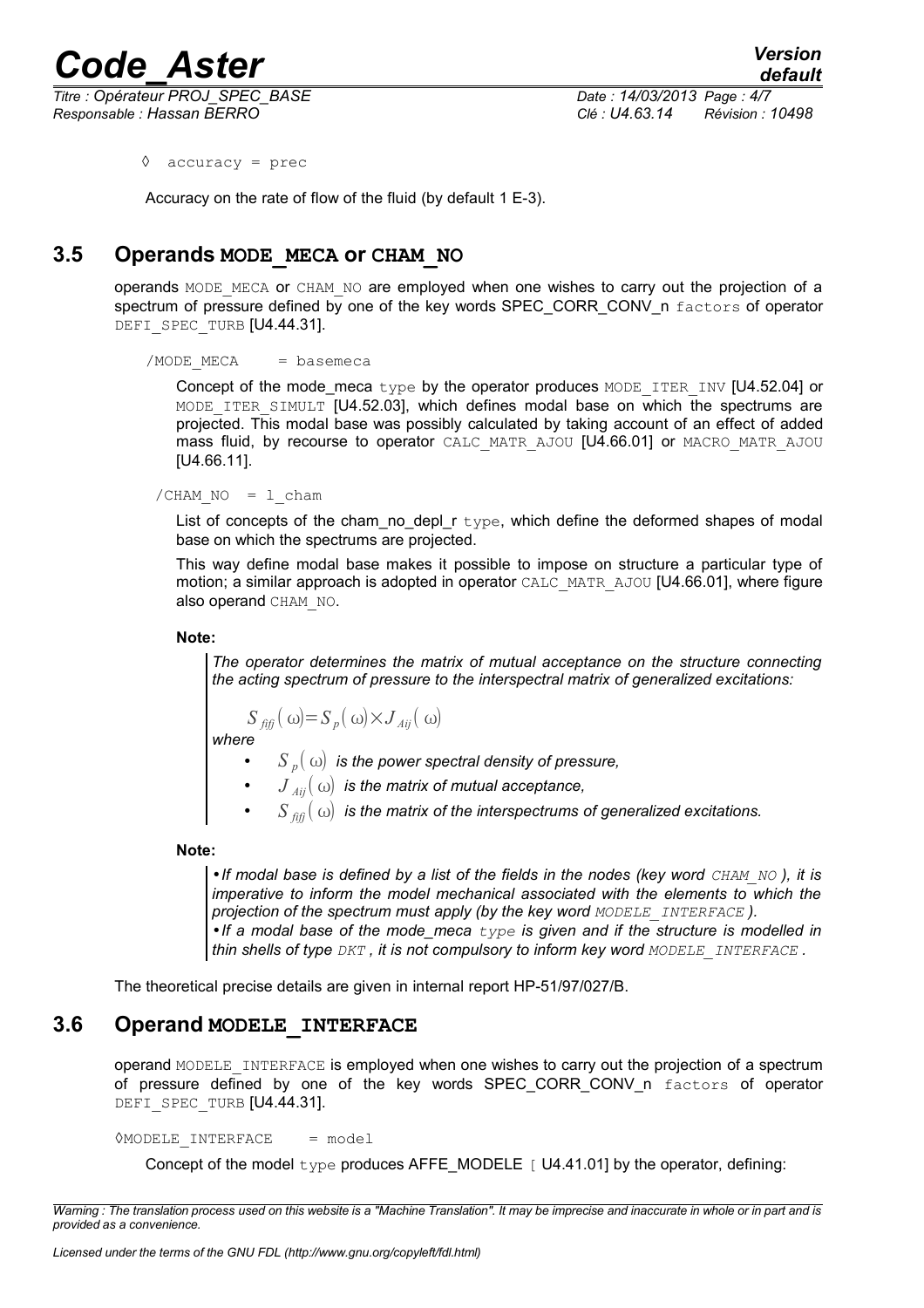*Titre : Opérateur PROJ\_SPEC\_BASE Date : 14/03/2013 Page : 5/7 Responsable : Hassan BERRO Clé : U4.63.14 Révision : 10498*

1.That is to say the model (thermal) of interface enters the structure and the fluid used beforehand for computation of the matrixes added by CALC\_MATR\_AJOU [U4.66.01] or MACRO\_MATR\_AJOU [U4.66.11]. 2. That is to say the model mechanical of structure if this one is modelled by thin shell elements  $(DKT)$ .

### **Note:**

*If a thermal model of interface is defined, the computation of the coefficients of acceptance is carried out using this model, which characterizes the wet surface of structure, by making the assumption of a homogeneous turbulence on all the interface fluid-structure.*

*If the model given is mechanical, the coefficients of acceptance can be calculated on the structure, provided that this one is modelled in thin shells of type*  $DKT$ *.* 

*If key word MODELE\_INTERFACE is not indicated, the model mechanical used is that which is associated with the stiffness matrix, referred in the modal base of projection.*

#### **Note:**

*If the spectrum were defined analytically with option SPEC CORR CONV 3, the model of interface must obligatorily be indicated, because projection is by means of made the shape functions carried by the elements of the model.*

### **3.7 Operand GROUP\_MA/MAILLE/TOUT**

operand GROUP MA is employed when one wishes to carry out the projection of a spectrum of pressure defined by one of the key words SPEC CORR CONV n factors of operator DEFI\_SPEC\_TURB [U4.44.31].

#### ♦GROUP\_MA/MAILLE/TOUT

Lists mesh groups, of meshes, or totality of the mesh, on which projection will be carried out. The mesh groups (or numbers of meshes) must be part of the mesh associated with the model (thermal or mechanical) used for computation with the coefficient with acceptance.

*Warning : The translation process used on this website is a "Machine Translation". It may be imprecise and inaccurate in whole or in part and is provided as a convenience.*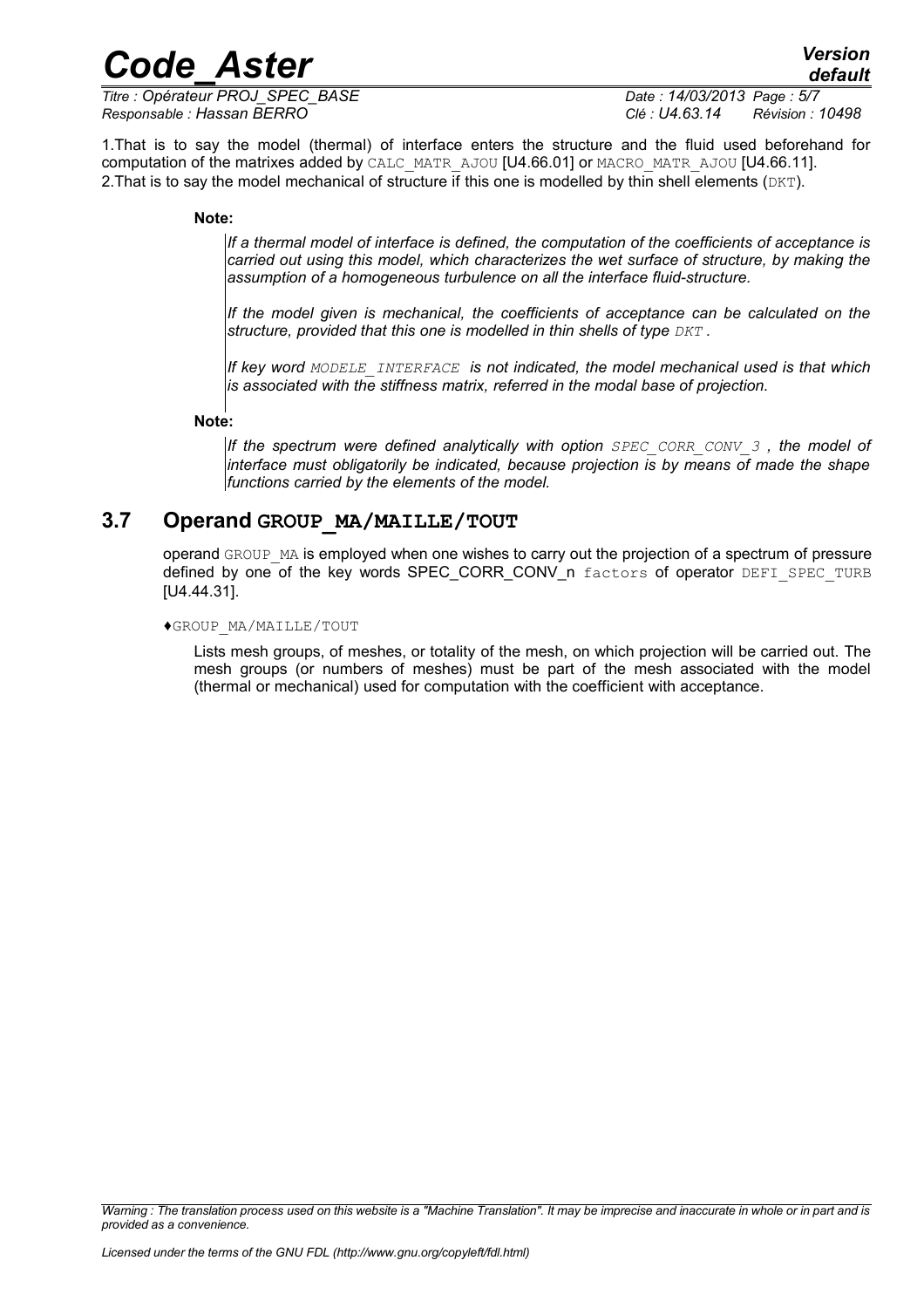*Titre : Opérateur PROJ\_SPEC\_BASE Date : 14/03/2013 Page : 6/7 Responsable : Hassan BERRO Clé : U4.63.14 Révision : 10498*

### **3.8 Operand VECT\_X**

operand  $VECT X$  is employed when one wishes to carry out the projection of a spectrum of pressure defined by one of the key words SPEC\_CORR\_CONV\_n factors of operator DEFI\_SPEC\_TURB [U4.44.31], if the correlations of CORCOS or AU\_YANG are used.

### $\Diamond$  VECT X = 1 cmpx

List of three components of an unit vector *x* defining:

- the direction of flow on the surface of structure planes, in the case of a correlation of CORCOS,
- the direction of the axis of revolution of cylindrical structure of circular section, in the case of a correlation of AU\_YANG. (see diagrams hereafter)

### **3.9 Operand VECT\_Y**

operand  $VECT Y$  is employed when one wishes to carry out the projection of a spectrum of pressure defined by one of the key words SPEC CORR CONV n factors of operator DEFI\_SPEC\_TURB [U4.44.31], if the correlation of CORCOS is used.

 $\Diamond$ VECT Y = 1 cmpy

List of the three components of an unit vector  $y$  defining the orthogonal direction in the direction of flow on the surface of plane structure (see diagrams hereafter).

### **3.10 Operand ORIG\_AXE**

operand ORIG AXE is employed when one wishes to carry out the projection of a spectrum of pressure defined by one of the key words SPEC\_CORR\_CONV\_n factors of operator DEFI\_SPEC\_TURB [U4.44.31], if the correlation of AU\_YANG is used.

◊ORIG\_AXE = l\_coor

List of the three coordinates defining the position of an origin *O* on the axis of revolution of cylindrical structure of circular section (see diagrams hereafter).



*Warning : The translation process used on this website is a "Machine Translation". It may be imprecise and inaccurate in whole or in part and is provided as a convenience.*